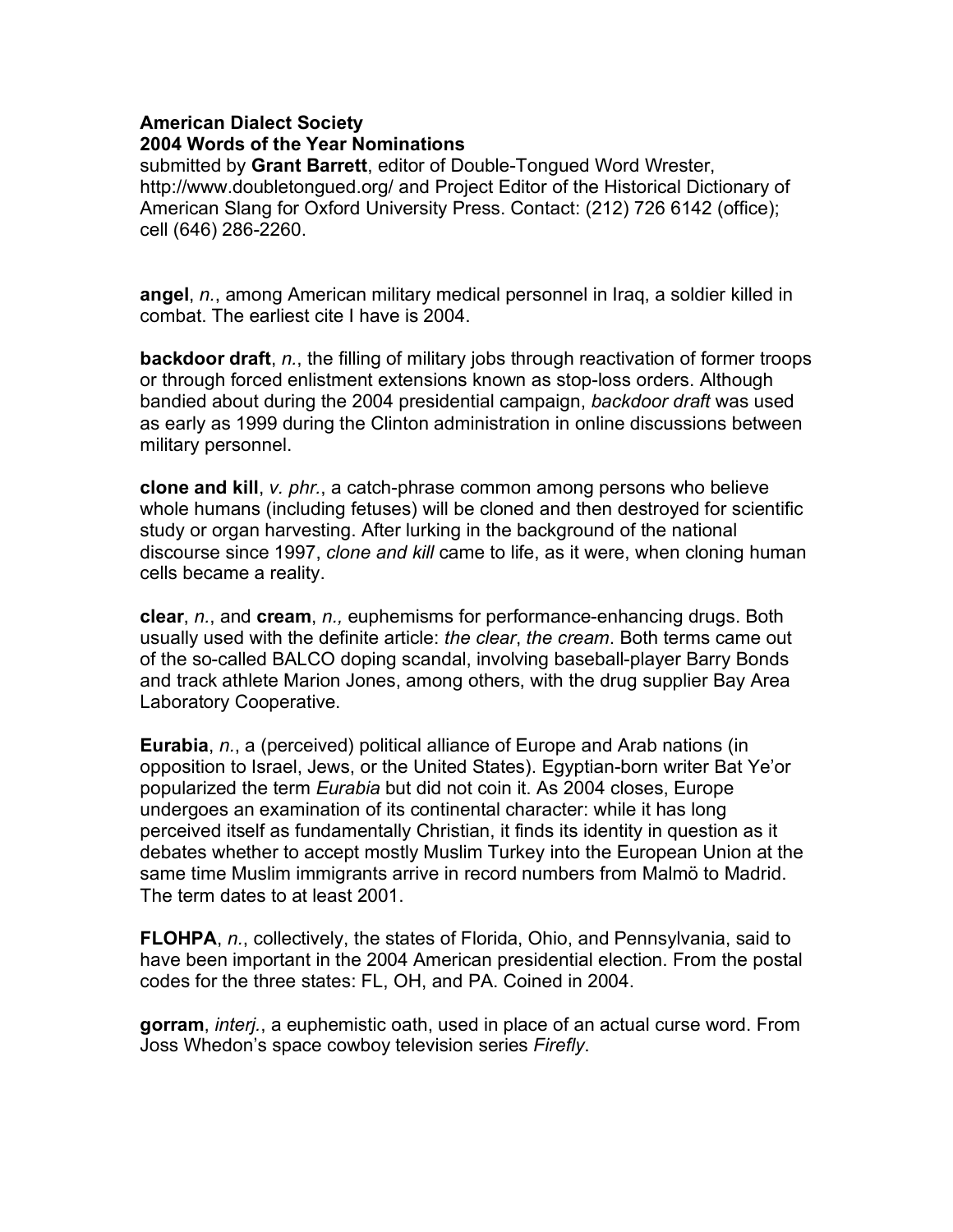**haji**, *n.*, Among American soldiers, an Iraqi; any Muslim, Arab, or native of the Middle East. Also hadji, hajji. Haji is an honorific given to Muslims who have made a pilgrimage to Mecca, but the word often takes on a pejorative sense when used by American military personnel. There is some evidence that a similar usage was common when the British controlled what is now Iraq. See haji mart.

**haji mart**, *n.*, among American military in Iraq and Afghanistan, a flea market, bazaar, or roadside vendor. Usually derisive or jocular. From *haji*, a term for any native of those countries, which in Arabic and Farsi is a term of respect for Muslims who have made a pilgrimage to Mecca. Often capitalized as if it is a proper noun, *haji mart* probably succeeds through its play on the American retail chains "Wal-Mart" and "K-Mart." This was probably coined in 2003.

**hillbilly armor**, *n.*, scavenged materials used by soldiers for improvised bulletproofing and vehicle hardening, esp. in Iraq. First cite 2004.

**Little Gitmo**, *n.*, the detention area for protestors arrested at the 2004 Republican National Convention in New York City, after the nickname for the US military base at Guantánamo Bay in Cuba, where prisoners captured as part of American military actions in Afghanistan and Iraq are being held. Also **Gitmo on the Hudson**. Coined in 2004.

**mash-up**, *n.*, a blend of two songs or albums into a single cohesive musical work. Probably the first best-known example of a successful mash was Freelance Hellraiser's 2002 mix called "A Stroke of Genius," created by judicious grafting of riffs from The Strokes's "Hard to Explain" with Christina Aguilera's "Genie in Bottle." Both the term and the trend originated in the UK around three years ago, but stateside, rapper Jay-Z was a 2004 mash favorite. Among other works, his *Black Album* rhymes were mixed by Danger Mouse with the Beatle's *White Album* to create the *Grey Album,* and by DJ N-Wee with slackeriffic Pavement's album *Slanted and Enchanted* to create the *Slack Album*.

**non-analytical positive**, *n.*, circumstantial evidence used in place of medical tests as reason to suspend a sports player for a doping violation. Very much a nice bit of 2004 jargon. First cite is April 2004.

**phish**, *v.*, to acquire passwords or other private information (of an individual, an account, a web site, etc.) via a digital ruse. Much talked about this year, but the term dates back to at least 1996.

**podcasting**, *n.*, the automated distribution of broadcast programs to portable digital audio players via simple Internet syndication. From i*Pod* (the most popular portable MP3 player) + broad*casting.* Coined in 2004 by British journalist Ben Hammersley, applied to the concept by Dannie Gregoire, and popularized by former MTV VJ and well-known blogger Adam Curry.